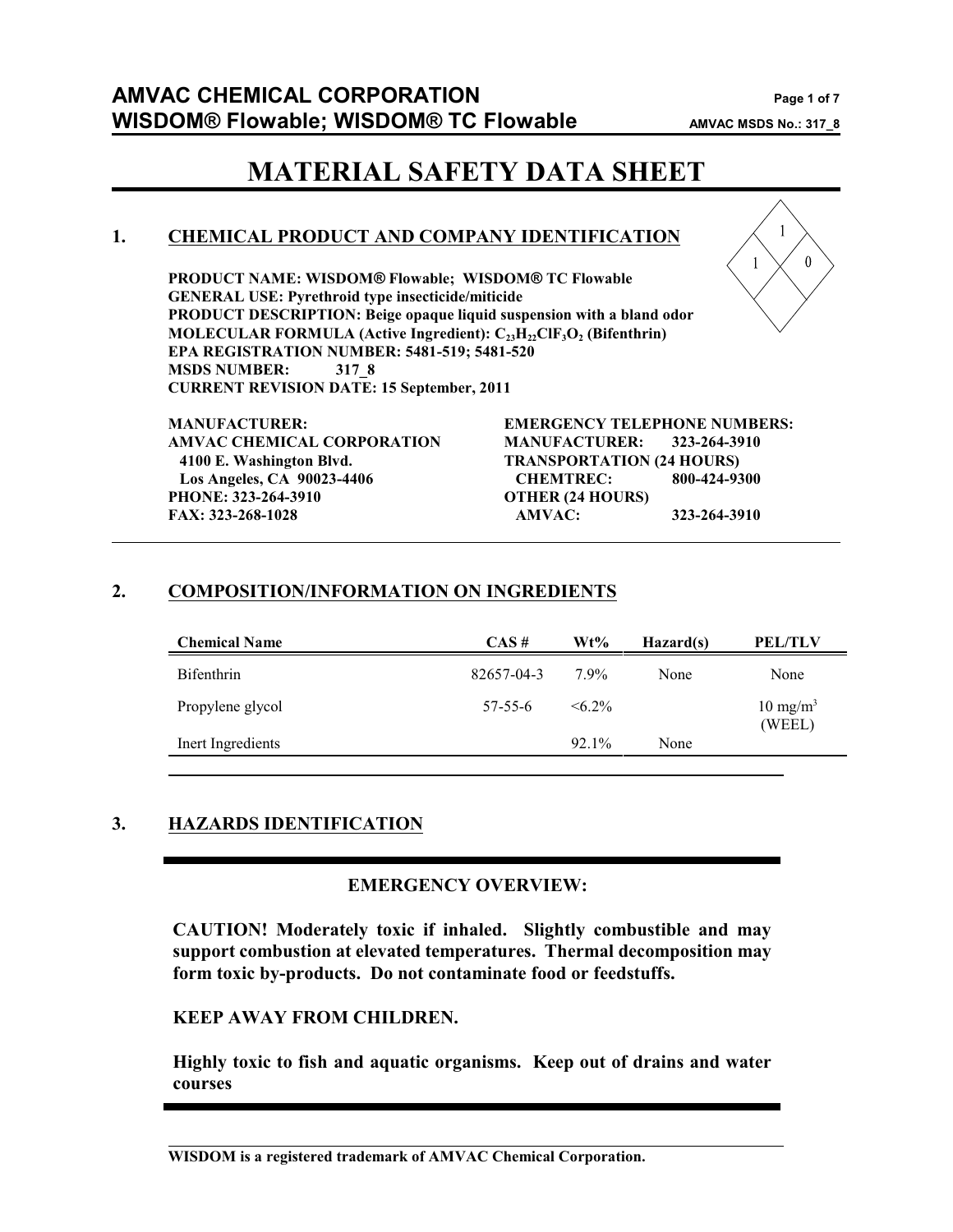#### **3. HAZARDS IDENTIFICATION, cont'd**

#### **POTENTIAL HEALTH EFFECTS**

- **ROUTE(S) OF ENTRY:** Typical routes of exposure are swallowing, inhalation, or coming into contact with the skin.
- **SIGNS OF ACUTE OVEREXPOSURE:** Symptoms of overexposure include tremors, convulsions, incoordination, decreased locomotion and nasal discharge, including bleeding. Contact with Bifenthrin may occasionally produce skin sensations such as rashes, numbing, burning or tingling. These skin sensations are reversible and usually subside within 12 hours.

#### **SIGNS OF CHRONIC OVEREXPOSURE:** Same as acute.

- **OTHER POTENTIAL HEALTH EFFECTS:** Bifenthrin has produced an increased incidence of urinary bladder tumors in male mice at the highest dose level tested. This response however was considered equivocal and not evidence of a clear compound related effect. EPA has classified Bifenthrin as a Class C carcinogen, a possible human carcinogen.
- **MEDICAL CONDITIONS AGGRAVATED BY EXPOSURE:** Preexisting skin or respiratory disorders may be aggravated by exposure to components of this product.

#### **CARE SHOULD BE EXERCISED IN HANDLING THIS PRODUCT.**

### **4. FIRST AID MEASURES**

- **EYES:** Immediately flush the eyes with copious amounts of clear, cool running water for a minimum of 15 minutes. Hold the eyelids apart during the flushing to ensure rinsing of the entire surface of the eyes and lids with water. Contact a physician if irritation occurs and persists.
- **INHALATION:** Remove victim to fresh air. If breathing has ceased, clear the victim's airway and start artificial respiration, preferably mouth-to-mouth. If breathing is difficult, give oxygen. Contact a physician immediately.
- **INGESTION:** Induce vomiting by giving two glasses of water and sticking a finger down throat or giving syrup of ipecac. Never give anything by mouth to an unconscious person. Contact a physician immediately.
- **SKIN:** Remove contaminated clothing. Wash thoroughly with soap and clean water. If a rash or any of the symptoms of acute exposure appear, contact a physician immediately.
- **NOTE TO PHYSICIANS:** Bifenthrin is moderately toxic if swallowed and has low dermal toxicity. It may be slightly irritating to the skin and practically non-irritating to the eyes. Gastric lavage using an endotracheal tube may be preferred to vomiting. Reversible skin sensations (paresthesia) may occur and ordinary skin salves have been found useful in reducing discomfort. Treatment is otherwise controlled by removal of exposure followed by symptomatic and supportive care. Contact your local poison control center for more medical information.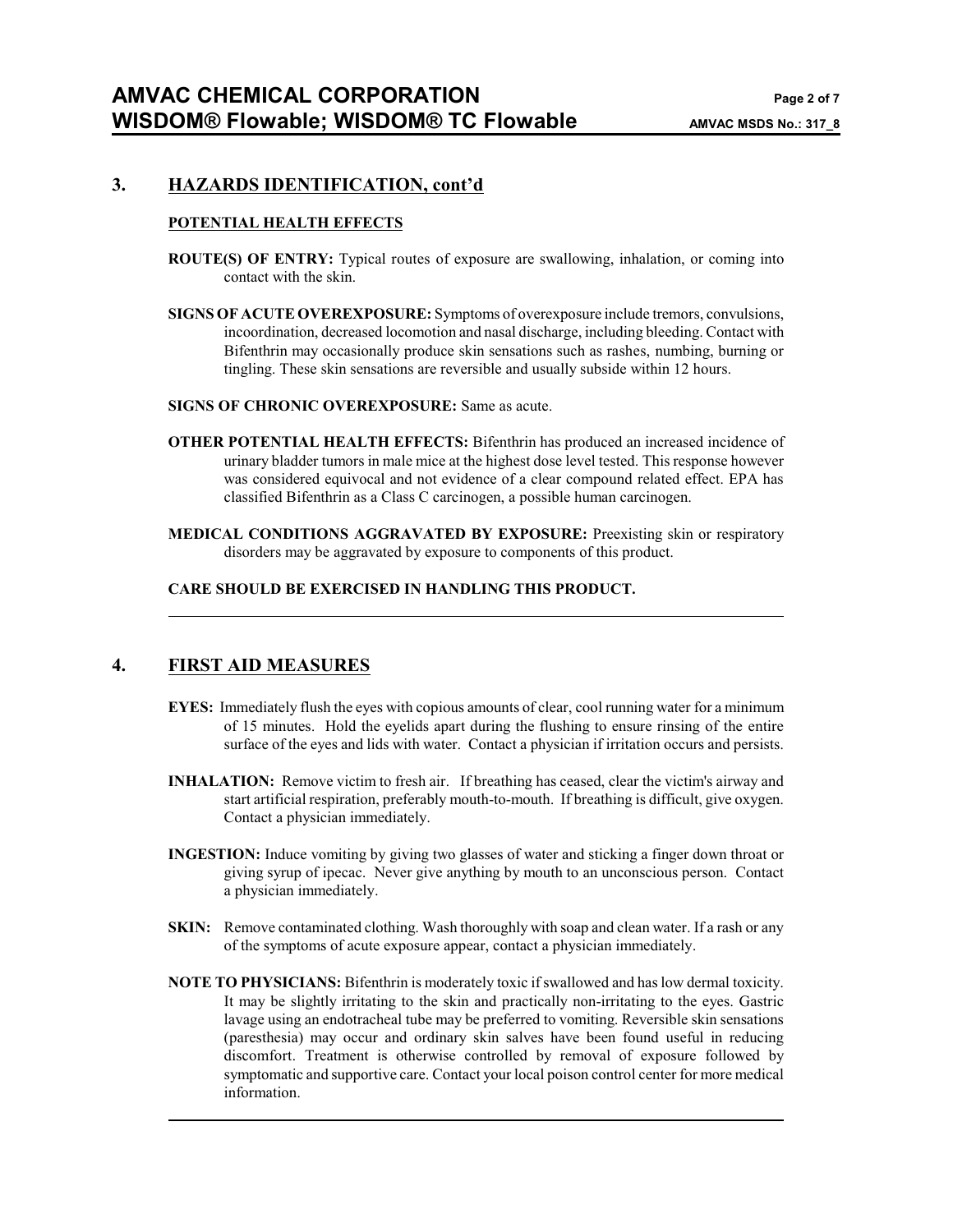#### **5. FIRE FIGHTING MEASURES**

#### **FLAMMABLE PROPERTIES:**

Flash Point: >212°F/100°C (TCC) Autoignition Temperature: Not determined Flammable Limits: Lower flammable limit: Not determined Upper flammable limit: Not determined

#### **EXPLOSIVITY:**

Mechanical Impact: Not expected to be explosive under mechanicalimpact conditions. Static Discharge: Not expected to be explosive.

- **HAZARDOUS COMBUSTION PRODUCTS:** Slightly combustible liquid, and may support combustion at elevated temperatures. This product may emit hazardous fumes of hydrogen chloride, hydrogen fluoride, carbon oxides, and unidentified organic compounds when it is heated excessively or burned. WEAR SELF-CONTAINED BREATHING APPARATUS.
- **EXTINGUISHING MEDIA:** Water spray, dry chemical, foam, or carbon dioxide.
- **FIRE FIGHTING INSTRUCTIONS:** Isolate fire area. Evacuate downwind. Wear full protective clothing and self-contained breathing apparatus. Do not breathe smoke, gases or vapors generated.

### **6. ACCIDENTAL RELEASE MEASURES**

- **GENERAL:** Thoroughly ventilate area. Wear appropriate personal protective equipment (PPE, Section 8). Keep unauthorized personnel out of the area.
- **SMALL SPILL:** Dike area to prevent contamination of water bodies. If liquid, absorb liquid on solid nonflammable support (Diatomaceous earth, Kitty Litter, Clean Dri, etc.). Place in covered containers. Clean area first with an alcoholic caustic or soda ash solution, then follow with soap and water. The cleaning solutions are also hazardous wastes.
- **LARGE SPILL:** Dike the spill area to prevent contamination of water bodies. If liquid, siphon as much liquid as possible into drums for reuse or disposal. Absorb remaining liquid on a solid absorbent. Place absorbed material into a sealable container and seal. Clean the spill area first with an alcoholic caustic or soda ash solution, then follow with soap and water. The cleaning solutions are also hazardous wastes.

### **7. HANDLING AND STORAGE**

**HANDLING:** Keep this product cool and dry. Keep container closed. Store away from feed, food, and drink. Keep away from children and pets. Wash thoroughly after handling this product. Make certain containers are grounded to prevent static buildup and discharge.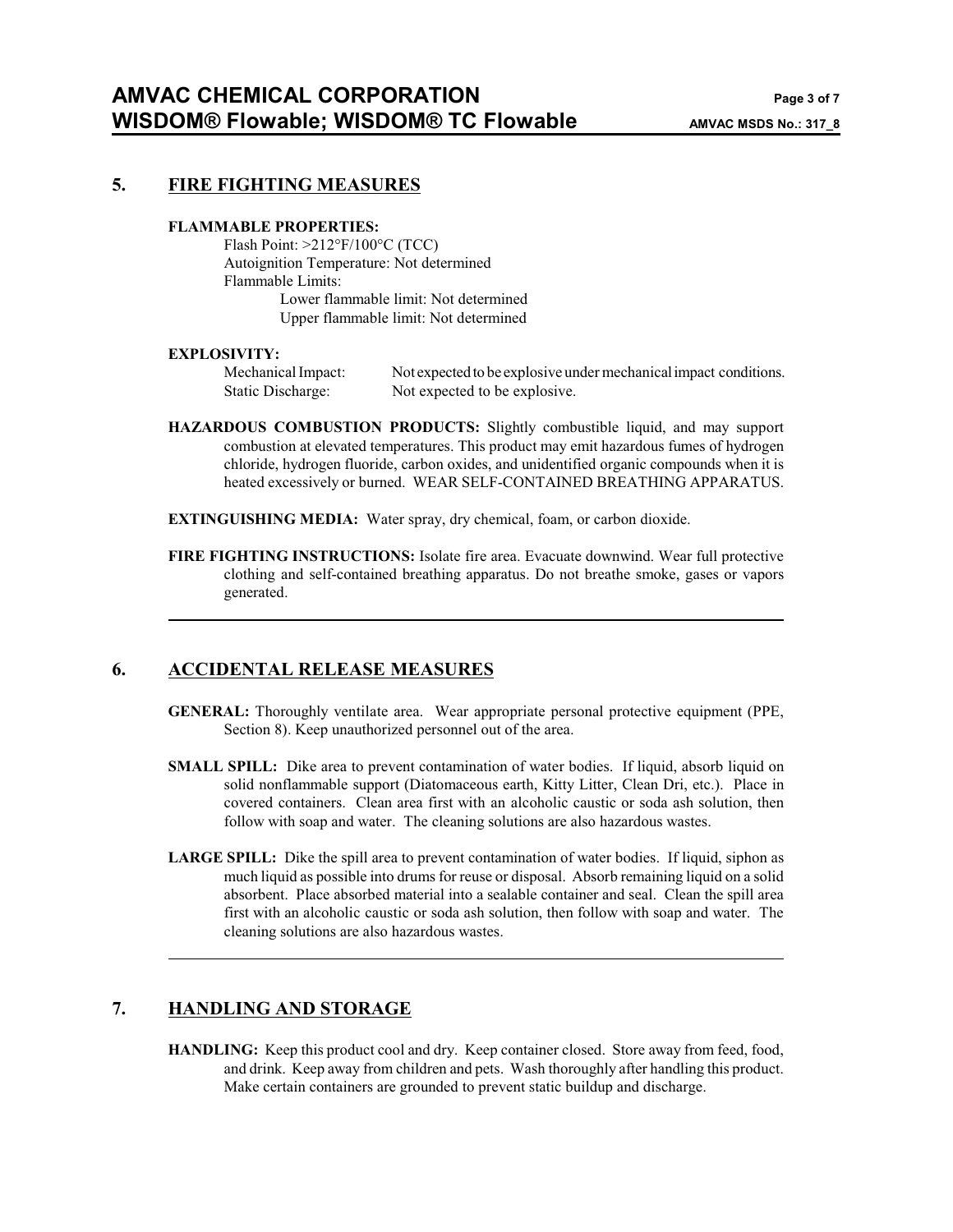#### **7. HANDLING AND STORAGE, cont'd**

**STORAGE:** Store product in its original container in a cool, dry, locked place out of the reach of children. Store away from sources of heat and ignition.

#### **8. EXPOSURE CONTROLS/PERSONAL PROTECTION**

- **ENGINEERING CONTROLS:** Ventilation should be sufficient to keep the exposure below applicable TLV's.
- **RESPIRATORY PROTECTION:** A properly FIT-TESTED NIOSH/MSHA approved respirator fitted with organic vapor cartridges and dust caps (or equivalent dust protection device) is required if exposures will be at or above the TLV for this product.
- **SKIN PROTECTION:** Applicators and other handlers must wear long-sleeved shirt and long pants; waterproof gloves (such as rubber, neoprene or PVC); and shoes plus socks. For cleanup of spills or other large exposures, wear full body cover barrier suit, such as a PVC suit. Follow manufacturer's instructions for cleaning/ maintaining personal protection equipment (PPE). If no such instructions are available, use detergent and hot water. Keep and wash PPE separately from other laundry.
- **EYE PROTECTION:** Safety glasses with side shields should be used whenever hazardous chemicals are being handled. Goggles or full face shield should be used if there is a potential for splashing.
- **OTHER PROTECTION:** An eyewash station and a safety shower should be located in the work area.

#### **9. PHYSICAL AND CHEMICAL PROPERTIES**

| <b>PHYSICAL STATE:</b>                                                 | Liquid suspension                                                        |
|------------------------------------------------------------------------|--------------------------------------------------------------------------|
| <b>APPEARANCE:</b>                                                     | Opaque beige liquid                                                      |
| <b>ODOR:</b>                                                           | Bland                                                                    |
| <b>ODOR THRESHOLD:</b>                                                 | None established                                                         |
| <b>BOILING POINT:</b>                                                  | Approx 100 °C (212 °F) - solvent                                         |
| <b>FREEZING/MELTING POINT:</b>                                         | $-2$ °C (28 °F)                                                          |
| <b>SPECIFIC GRAVITY:</b>                                               | 1.024 g/mL @ $20^{\circ}$ C                                              |
| <b>BULK DENSITY:</b>                                                   | $8.53$ lb/gal                                                            |
| <b>VAPOR PRESSURE (mm/Hg):</b>                                         | 1.81 x $10^{-7}$ mm Hg @ 25°C (ai)                                       |
| <b>VAPOR DENSITY:</b>                                                  | Heavier than air                                                         |
| PERCENT VOLATILE BY VOL:                                               | Not applicable                                                           |
| <b>SOLUBILITY IN WATER:</b>                                            | Dispersible                                                              |
| <b>SOLUBILITY</b> (Other):                                             | The active ingredient in this product is soluble in<br>aromatic solvents |
| <b>PARTITION COEFFICIENT (Log P<sub>O/W</sub>):</b> > 6.0 (Bifenthrin) |                                                                          |
| pH (5% in water):                                                      | 6.7 @ $25^{\circ}$ C                                                     |
| <b>EVAPORATION RATE:</b>                                               | Not available                                                            |
|                                                                        |                                                                          |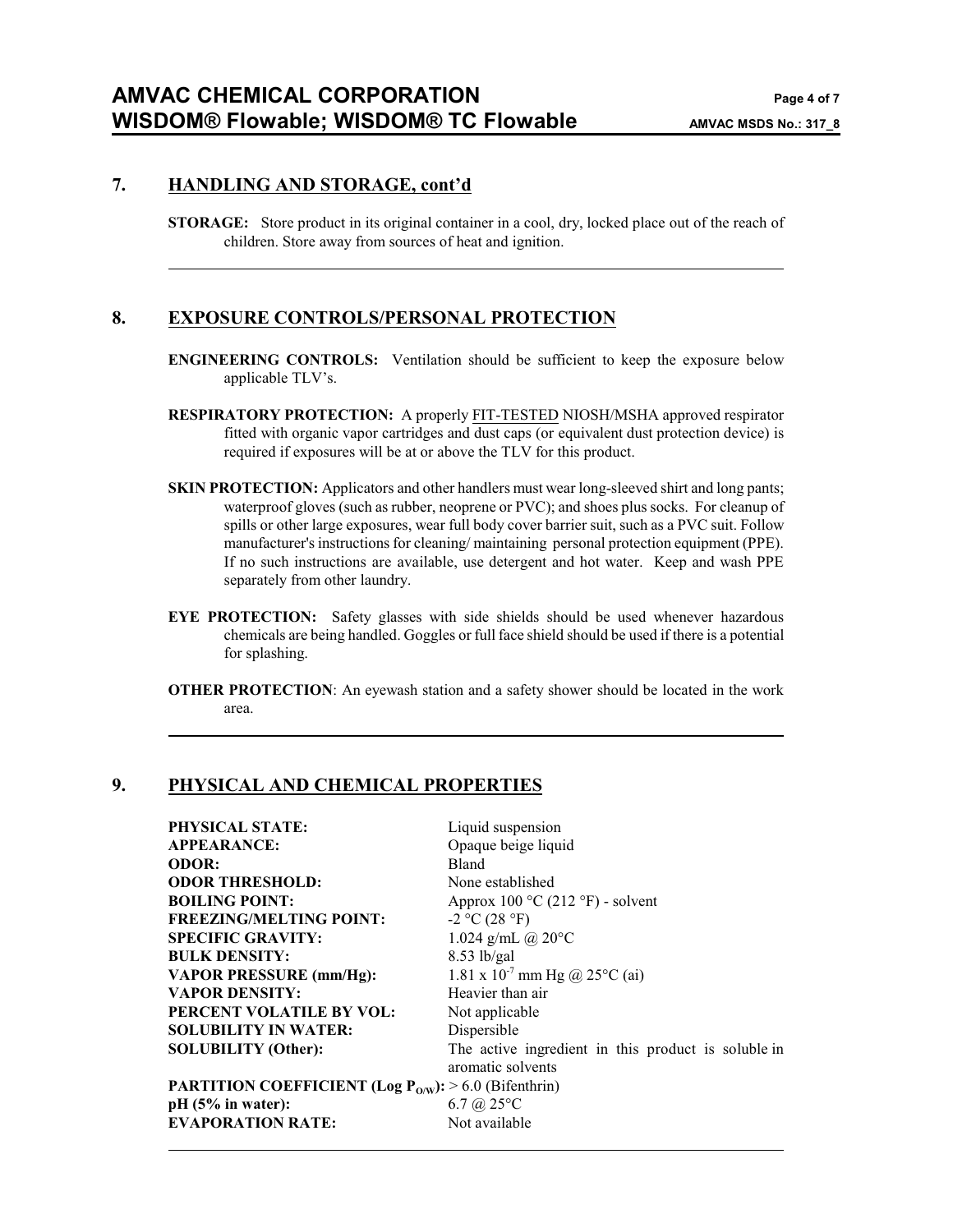#### **10. STABILITY AND REACTIVITY**

**CHEMICAL STABILITY (Conditions to avoid):** This product is stable under normal storage and use conditions.

**INCOMPATIBILITY:** Avoid excessive heat and flame.

**HAZARDOUS DECOMPOSITION PRODUCTS:** This product may emit hazardous fumes of hydrogen chloride, hydrogen fluoride, carbon oxides, and unidentified organic compounds when it is heated excessively or burned. WEAR SELF-CONTAINED BREATHING APPARATUS when these conditions are present.

**HAZARDOUS POLYMERIZATION:** This product will not polymerize.

### **11. TOXICOLOGICAL INFORMATION**

**GENERAL:** The information listed below are either for this formulation (f) or for the active ingredient (ai).

| <b>INGESTION:</b>     | Oral $LD_{50}$ (female rat):        | $632mg/kg$ (Tox Cat III)(f)          |
|-----------------------|-------------------------------------|--------------------------------------|
| <b>DERMAL:</b>        | Skin $LD_{50}$ (rabbit):            | $>2000$ mg/kg (Tox Cat IV) (f)       |
| <b>INHALATION:</b>    | Inhalation $LC_{50}$ (rat):         | 11.58mg/L/1 hr $(Tox Cat IV)$ (f)    |
| <b>IRRITATION:</b>    | Eye irritation:<br>(rabbit)         | Minimally irritating (Tox Cat IV)(f) |
|                       | Skin irritation:<br>(rabbit)        | Non irritating (Tox Cat IV) (f)      |
| <b>SENSITIZATION:</b> | Skin sensitization:<br>(Guinea pig) | Not known to be a sensitizer (ai)    |

**TERATOGENICITY**: In studies with animals, Bifenthrin did not cause teratogenicity (ai). **MUTAGENICITY**: Tests with Bifenthrin have shown an absence of genotoxicity (ai).

**CARCINOGENICITY**: Bifenthrin has produced an increased incidence of urinary bladder tumors in male mice at the highest dose level tested. This response however was considered equivocal and not evidence of a clear compound related effect. None of the following agencies have classified Bifenthrin as carcinogenic: IARC, NTP, OSHA, and ACGIH. EPA

in 1992 classified Bifenthrin as a Group C possible human carcinogen based on limited evidence of carcinogenicity in animals and in the absence of human data.

**REPRODUCTIVE TOXICITY**: In studies with animals, Bifenthrin did not cause reproductive toxicity (ai).

**TOXICOLOGICALLY SYNERGISTIC PRODUCTS**: No information is available (ai).

### **12. ECOLOGICAL INFORMATION**

**GENERAL:** This pesticide is highly toxic to fish and aquatic organisms. Drift and runoff from treated areas may be hazardous to fish and aquatic organisms in adjacent aquatic sites. Do not apply directly to water, to areas where surface water is present, or to intertidal areas below the mean high water mark. Do not contaminate water when disposing of equipment washwaters. Do not apply directly adjacent to potable water supplies.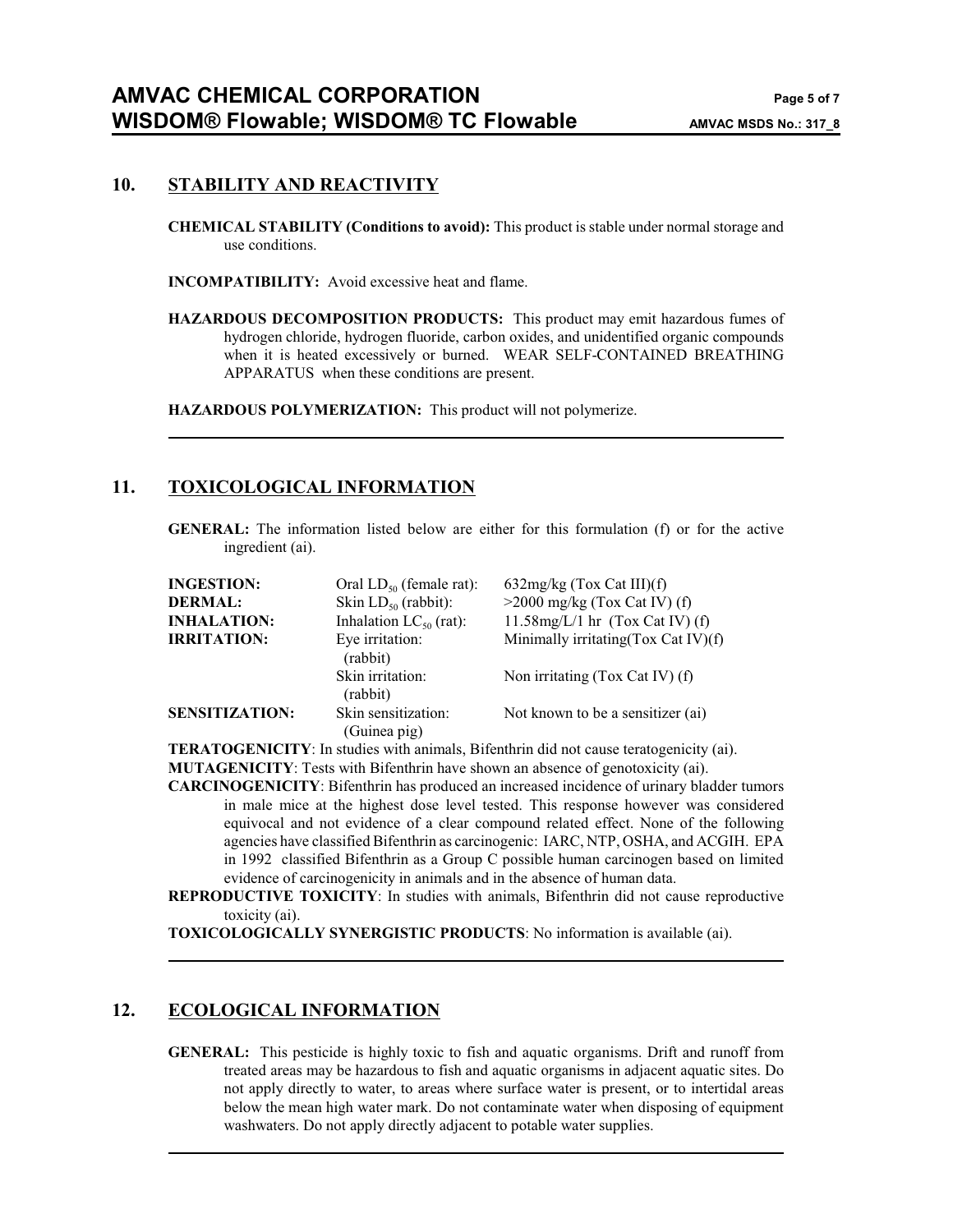#### **13. DISPOSAL CONSIDERATIONS**

- **PESTICIDE DISPOSAL:** Pesticide wastes are acutely hazardous. Improper disposal of excess pesticide, spray mixture, or rinsate is a violation of Federal law. If these wastes cannot be disposed of by use according to label instructions, contact your State Pesticide or Environmental Control Agency, or the Hazardous Waste representative at the nearest EPA Regional office for guidance.
- **CONTAINER DISPOSAL:** Triple rinse(or equivalent). Then offer for recycling or reconditioning, or puncture and dispose of in a sanitary landfill, or by other procedures approved by State and local authorities. Contact your State Pesticide or Environmental Control Agency, or the Hazardous Waste representative at the nearest EPA Regional office for guidance.

### **14. TRANSPORTATION INFORMATION**

**GENERAL:** This product is not regulated when shipped by highway, railroad or air in packages < 119 gallons (450 L) in volume. When this product is shipped in bulk or is shipped by water (non-bulk or bulk), it is regulated according to the data listed below:

| <b>DOT CLASS:</b>                | 9                                                              |
|----------------------------------|----------------------------------------------------------------|
| <b>UN NUMBER:</b>                | UN3082                                                         |
| <b>IMDG CLASS</b> (sea):         | 9                                                              |
| <b>IATA CLASS</b> (air):         | 9                                                              |
| <b>MARINE POLLUTANT:</b>         | $Yes$ (Bifenthrin = Severe marine pollutant)                   |
| <b>PACKING GROUP:</b>            | Ш                                                              |
| <b>HAZARD LABEL(S):</b>          | Class 9                                                        |
| <b>PROPER SHIPPING NAME(S):</b>  | Environmentally hazardous substances, liquid, n.o.s.           |
|                                  | (Bifenthrin $7.9\%$ )                                          |
| <b>REPORTABLE QUANTITY:</b>      | None                                                           |
| <b>US SURFACE FREIGHT CLASS:</b> | Insecticides, NOI, Poison other than Poison, NMFC              |
|                                  | Item $102120$                                                  |
| <b>PACKAGING</b>                 |                                                                |
| <b>GENERAL DESCRIPTION:</b>      | Quart, 3/4 and 1 gallon bottles, 55 gal drum, 250 gal<br>totes |

# **15. REGULATORY INFORMATION**

**U.S. FEDERAL REGULATIONS:** This product is registered under EPA/FIFRA Regulations. It is a violation of Federal Law to use this product in any manner inconsistent with its labeling. Read and follow all label directions. This product is excluded from listing requirements under EPA/TSCA.

WISDOM® FLOWABLE is a RESTRICTED USE PESTICIDE. Due to the restricted use designation, retail sale to and use of this product is to be done only by Certified Applicators or persons under their direct supervision and only for those uses covered by the Certified Applicator's Certification.